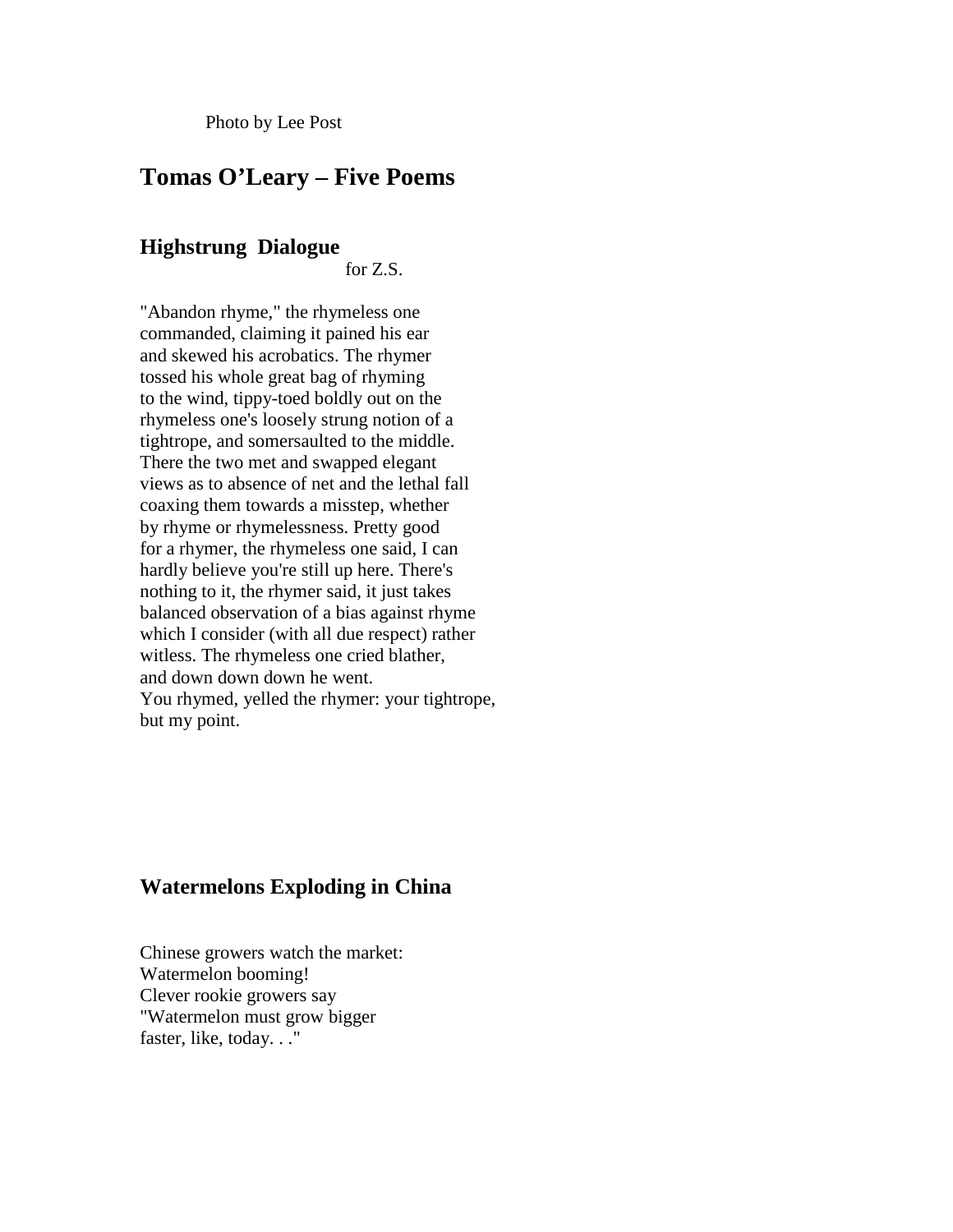So they take some forchlorfenuron (the growth hormone of choice if a humungous watermelon's what you want in quite a hurry) and they heap on way too much in a moment of the season which is wrong for such a dosing...

Oh the big fat watermelons bloat and gloat on happy farms, but (Holy Mao!) for hapless deeds they split their rinds and spit their seeds!

These watermelons that explode (mere symptoms of the mother lode of fruits and dreams exploding everywhere) move pundits to explore their toes in search of related phenomena: an 8-pound grape gone missing from its litter, a 12-pound strawberry straining to rhyme with slobbery. . .

That all this happens as we have dessert is so coincidental, we resent the implication we're complicit in the strange new ways of fruit.

## **Before Beginning**

Nothing -- (He said before beginning) -- tickles Me more than Upper Case pronouns

once Nothing's resolved into Something, the Bible well-printed. Just for now I am All, All is Nothing, what a hoot!

Watch out, you Nonexistence! I am God. I don't have to exist to blow the socks off

some lethargic infinity of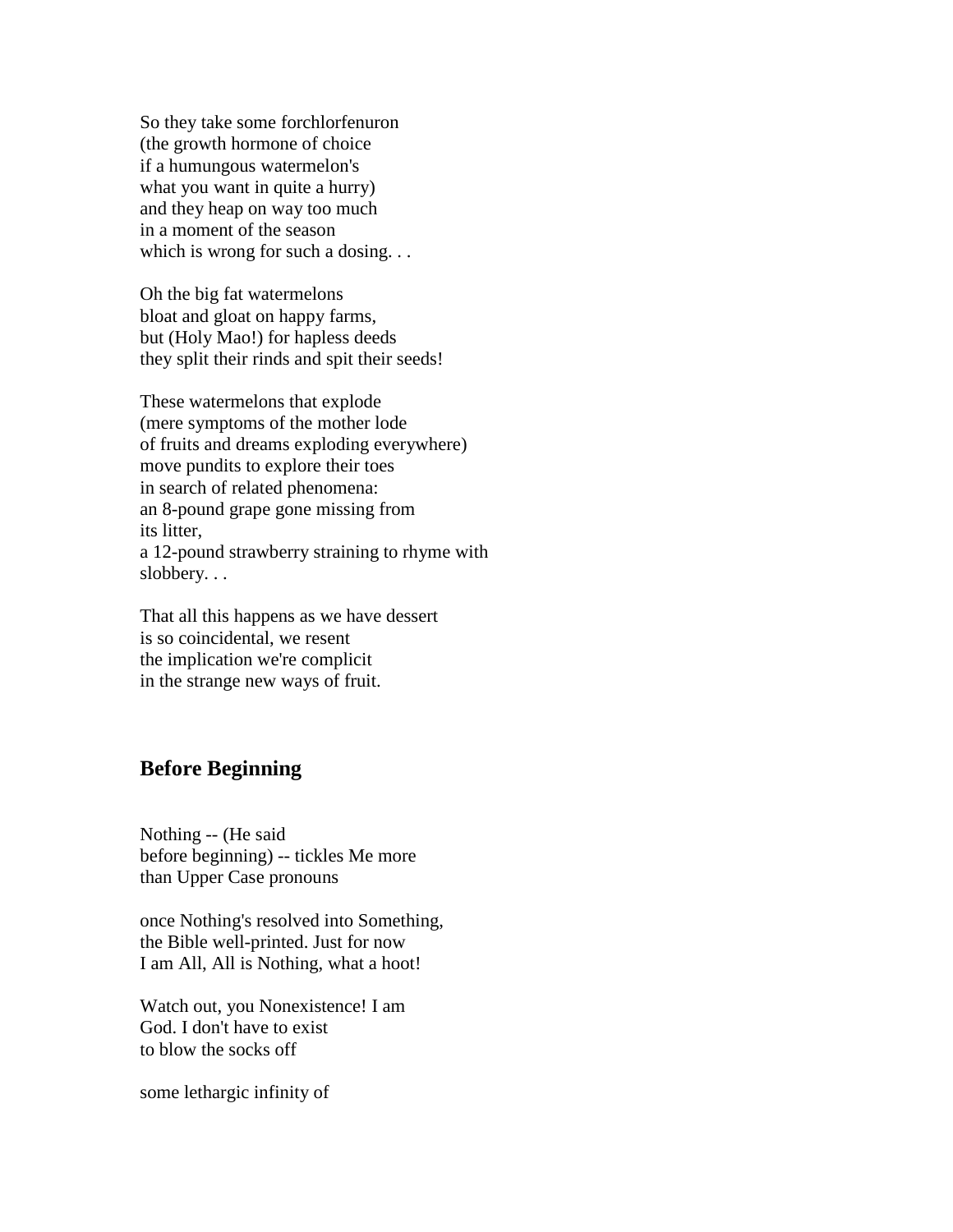creedless emptiness. I simply spring forth from Myself, now Nothing now

Something, and ding-dong. Who's there, the Void answers, and I Who've come ringing reply:

"I am Something of Nothing. I love you well, Nothing. Let us be brides, grooms, whatever."

I confess my nostalgia for a marriage made in Heaven. We are Being and Not-being together. It's really exciting.

But hold it right there! I'm Singular. I'm All that Is and Isn't, yes I am. I am polygamy's monogamy,

monogamy's polygamy as well, but don't dwell on that. Just remember: Upper Case, and I'll stir my old crock pot and feed you

My grandmother's stew. She's a whole other story. Myself am eternal one day at a time. Help yourself.

#### **I Thought I Was Thinking**

for Mel Kamira Bucholz

As I thought I was thinking I thought it rhetorically proper to practice the speech of the thought I thought I was thinking . . .

That is, I think I thought I was thinking it, though thinking it over now think perhaps my thinking so was solely rhetorical, mire or gyre of contractual symbols, squatter's agreement with some state of mind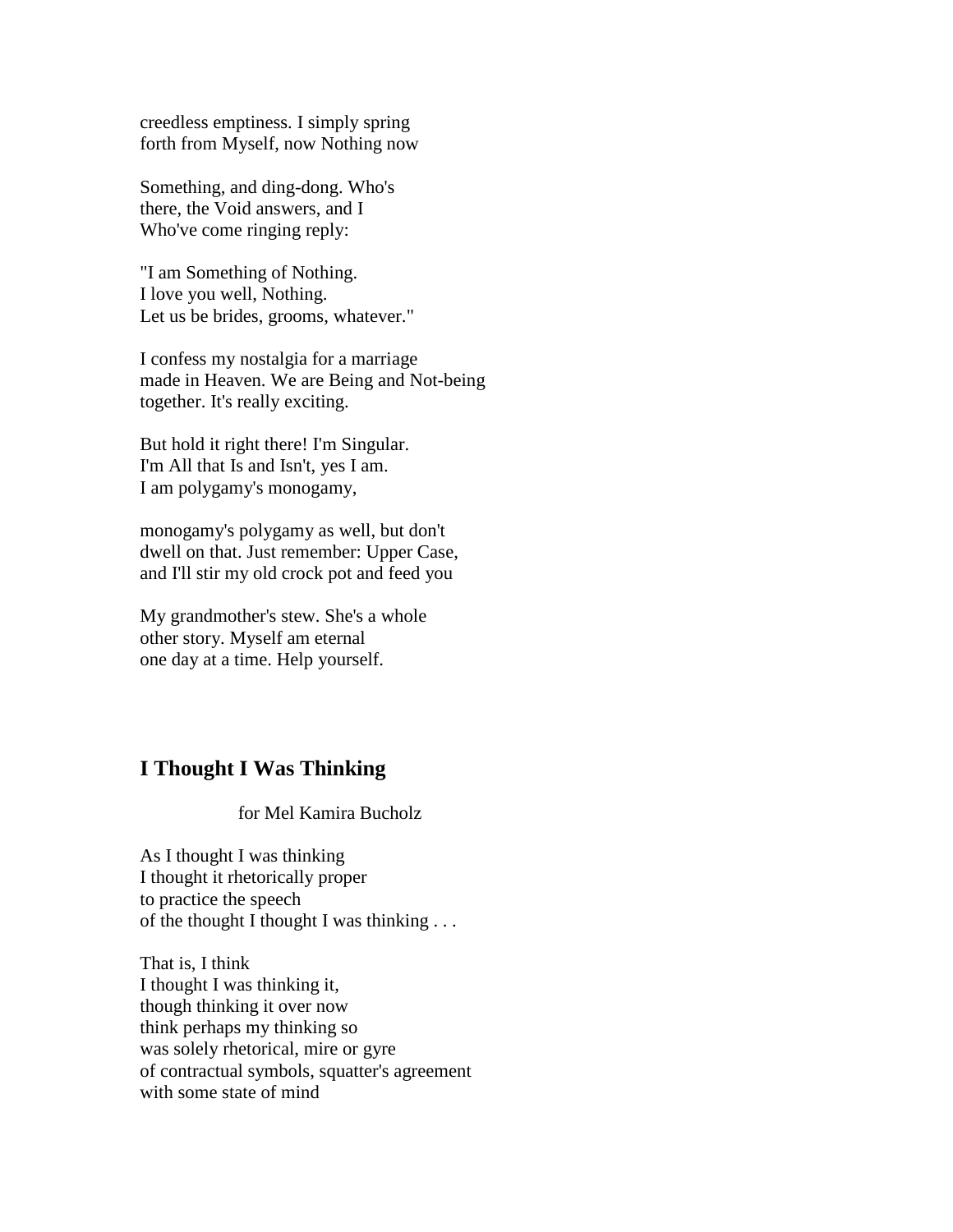wherein a thought is property and must be claimed as such by staking a seamless shroud of ownership all round its borders to cover fully the flat, far reaches of the spread I thought the thought to occupy . . . Sensing my thought in jeopardy at the sweeping whim of the aforementioned state unless I could prove with fluent constancy I was within a thinker's rights to maintain thus intently the delicate conceit This land is my land, that there land's yours or any such sagely metaphorical allusion to the constitution of the twice now aforementioned state, I thought, well, what . . .

The thought I thought I was thinking (Let's just say I think I thought I was thinking, don't quote me, I'm not all that sure about this, let's just say I think I thought I was thinking I thought I was thinking it) suddenly slapped my face, I don't know, the thought or the very speech of it, something, I don't know, and I think the thought found its way out of itself and into something sublimely else, something sublimely else being the precisely insubstantial phrase to feather the void of my saying so, so to speak, as I seem to be doing, and it dawned like a massing of locusts that the thought I thought I was thinking I thought I was thinking was not (with all warm regards to the thought itself) quite worthy of now or ever pursuing the very speech of it, said effort quite ceasing therewith, and I'm feeling much better already thanks yourself?